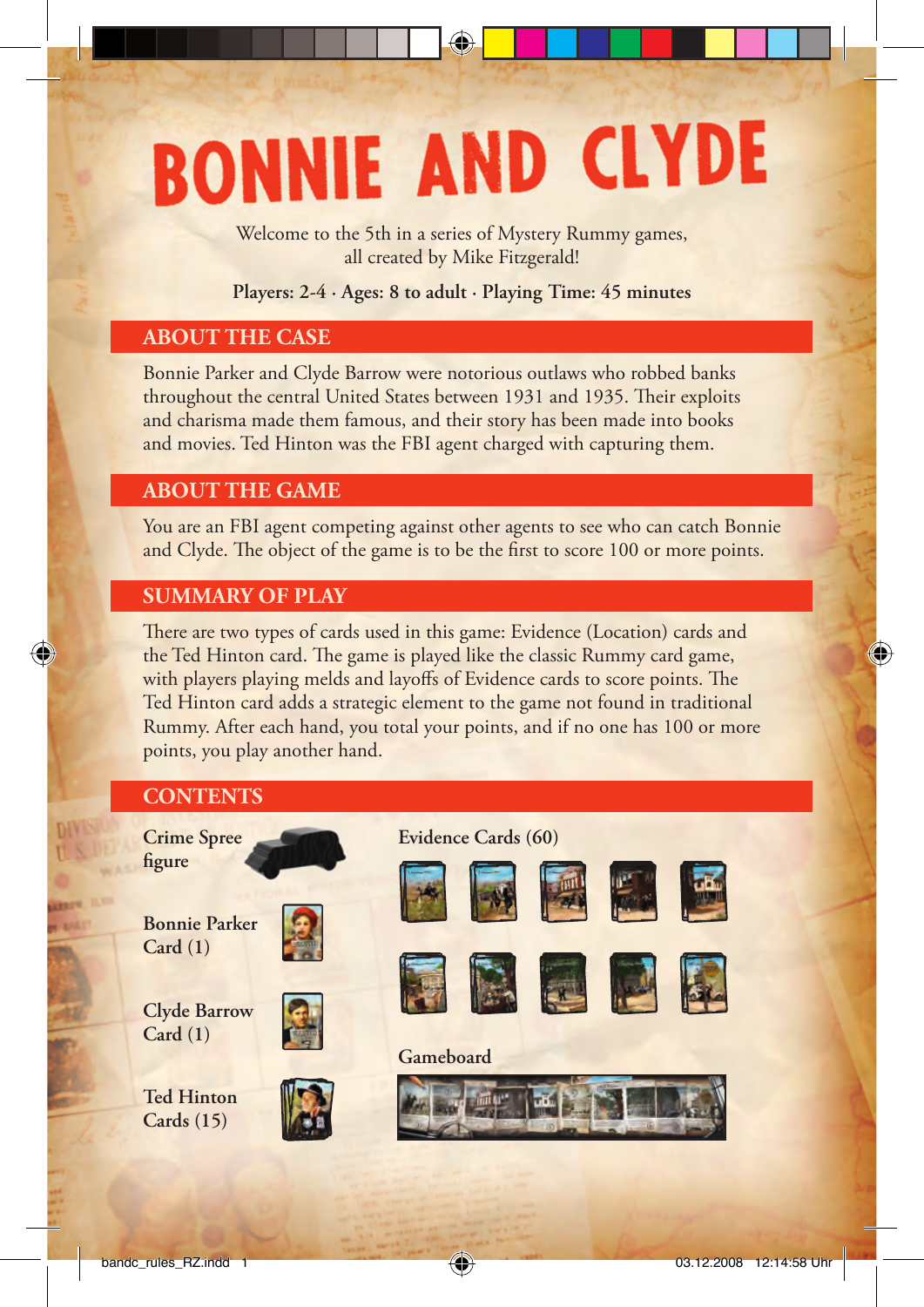## **SETUP AND THE DEAL**

- 1. Place the game board in between the players. Note it has 10 Locations on it, from *Kaufman Texas* to *Gibson Louisiana*.
- 2. Put the Crime Spree car figure on Location 1, *Kaufman Texas*.
- 3. Take 8 cards at random from the deck (without looking at them) along with the *Bonnie* and *Clyde* cards. Shuffle these 10 cards together, then place one face down under each of the 10 Locations depicted on the board. You can slide them halfway under the board, or put them slightly overlapping their spots on the board, etc.
- 4. Choose a dealer randomly. The dealer shuffles the deck and allows the player on their right to cut the deck. If two people are playing, deal 10 cards face down to each. If three are playing, deal 9 cards each, and if four are playing, deal 8 cards each.
- 5. Place the rest of the deck face down in between the players. This is the **Case File** (draw pile). Turn over the top card from the Case File and place it face up to the right of the Case File. This is the **FBI Files** (discard pile). The top card is the only card that should be visible in the discard pile. Players are not allowed to look through the discard pile unless a card they are playing allows them to do so.

#### **THE TURN**

Play proceeds clockwise, starting with the player to the dealer's left. Each player completes the following steps, in order, before the next player's turn begins.

- DRAW (Mandatory)
- PLAY (Optional)
- DISCARD (Mandatory)

Each step of the turn is described in detail below:

#### **DRAW (Mandatory)**

Draw 1 card from the top of the Case File, or take the top card from the discard pile. Put this card in your hand.

#### **PLAY (Optional)**

You may play Ted Hinton or Evidence in any order: Ted Hinton: You may play at most *one* Ted Hinton card per turn. This card allows you to do your choice of any one of 3 things.

- You may draw 2 cards from the Case File.
- You may take any one card from the FBI Files without showing anyone else.
- You may look at the card under any Location and take it or leave it. (If the card is *Bonnie* or *Clyde*, you must leave it)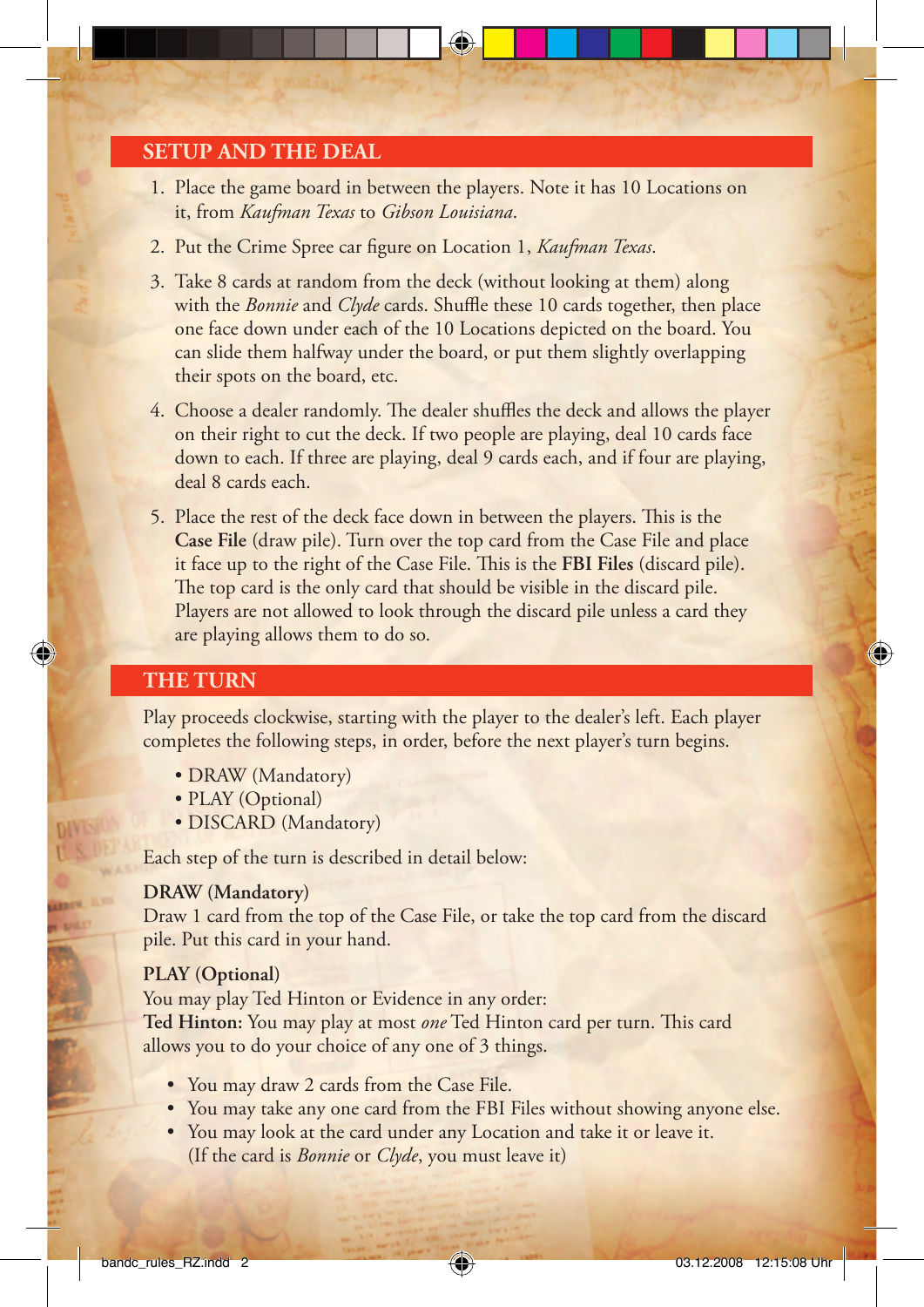When you are done doing the action you have chosen, put the Ted Hinton card in the discard pile. This is not the discard that ends your turn.

**Evidence Cards:** You may place Evidence cards in front of you as melds or as layoffs. A **meld** is three or more Evidence cards of the same Location, so if you have a meld in your hand you may play it face up in front of you.

You can play Evidence cards by themselves if they match a meld that is already face up in front of any player (including you). This is called a layoff. For instance, if any player has a *Joplin Missouri* meld in play, you can play (layoff) a *Joplin Missouri* Evidence card in front of you. If you have two of the same Location card, you can lay them off one at a time (which counts as two layoffs), or both at once (which counts as one layoff ) – your choice. If you layoff two different Locations in a single turn, each one counts as a separate layoff.

**Playing a meld or layoff of the Location the Crime Spree Car is on.** Once you have placed the meld or layoff, you must do both of the following:

- 1. If the Crime Spree Car is at a Location matching the cards you have just played, put your meld or layoff in front of you sideways. If there is a card on the board at that Location, look at that card without showing anyone else. If this card is *Bonnie* or *Clyde*, you must take it and play it face up in front of you. If this card is any other card, you may put the card in your hand or leave the card where it is.
- 2. If you played a meld, move the Crime Spree Car up 1 Location (towards *Gibson Louisiana*). If you played a layoff, move the Car up or down 1 Location. Do not move the Car off the board!

**Playing a meld or layoff of a Location the Crime Spree Car is not on:** Once you have placed the meld or layoff, you must do both of the following:

- 1. If the Crime Spree Car is not at a Location matching the cards you have just played, put your meld or layoff in front of you normally (not sideways). Look at the card under the location you are playing, if there is one, without showing anyone else. If this card is *Bonnie* or *Clyde* you must leave it there. If this card is any other card, you may put the card in your hand or leave the card where it is.
- 2. If you played a meld, move the Crime Spree Car up 1 Location (towards *Gibson Louisiana*). If you played a layoff, move the Car up or down 1 Location. Do not move the Car off the board!

#### **DISCARD (Mandatory)**

After you have played all the cards you want to, you must discard any one card face up on the top of the FBI Files. This ends your turn.